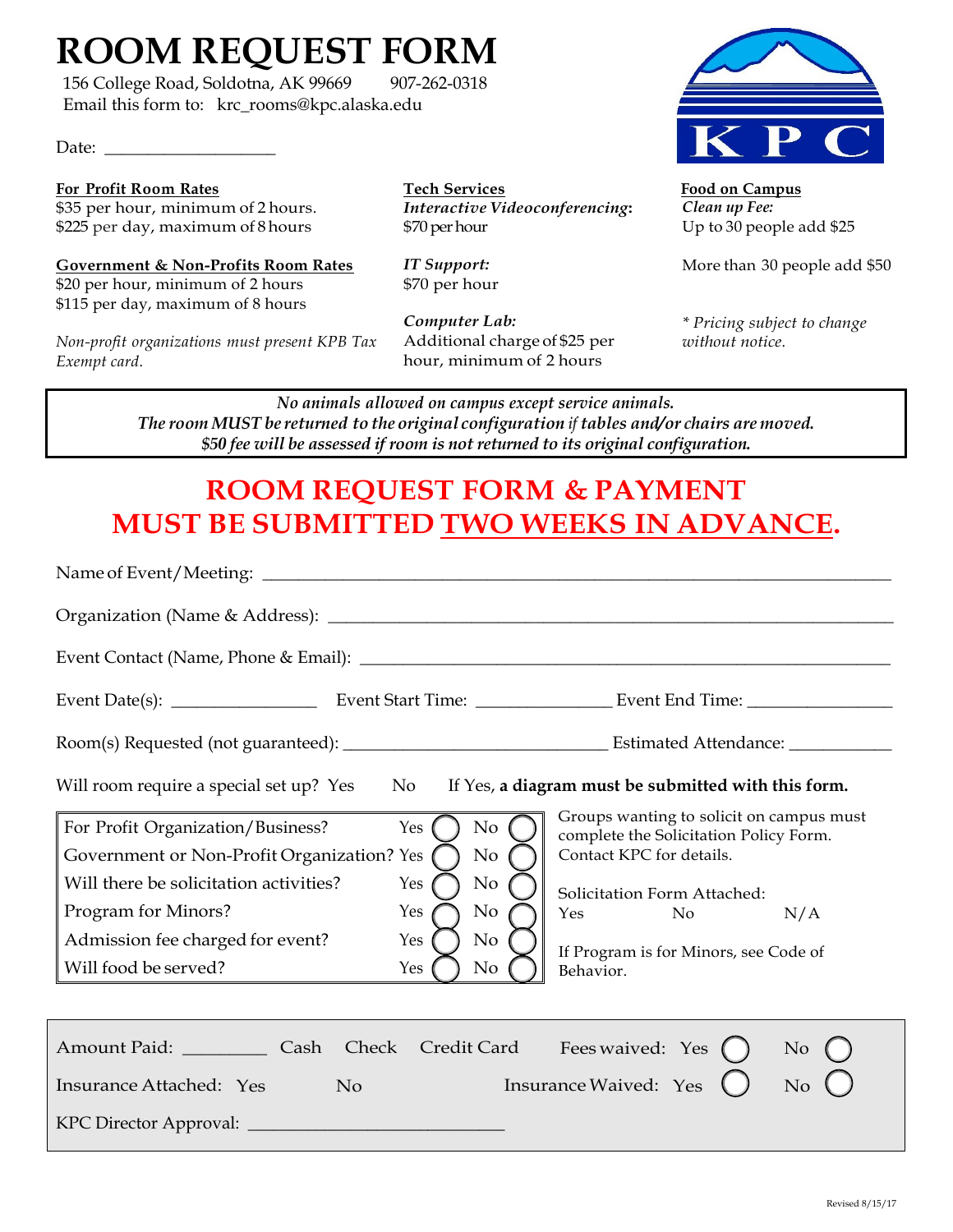## **KENAI PENINSULA COLLEGE FACILITIES USE AGREEMENT**

**FACILITY/PREMISES/PERMITTED USES.** KPC agrees to permit the use of KPC facilities/premises for the activities described on the Room Use Request Form under the terms and conditions described below.

**SCHEDULE OF USE PERIODS.** Scheduling shall be solely within the province of KPC. Upon approval of any room use request, KPC will make a good faith effort to reserve the facility/premises for the date and time requested. The parties acknowledge that there are numerous users of the facilities/premises whose time and needs KPC must attempt to coordinate. KPC does not guarantee availability of the facility/premises. KPC shall not, in any event, be liable for unavailability of the facility/premises.

**INDEMNIFICATION.** Permittee assumes all responsibility, risk and liability for all activities of permittee, its employees, agents, invitees, contractors, subcontractors, or licensees, directly or indirectly conducted in connection with this Agreement, including environmental and hazardous substance risks and liabilities, whether occurring during or after the term of this Agreement. Permittee shall defend, indemnify, and hold harmless the University of Alaska, its employees, and agents from and against any and all suits, claims, actions, losses, costs, penalties, and damages of whatever kind or nature, including all attorney's fees and litigation costs, arising out of, in connection with, or incident to any act or omission by Permittee, its employees, agents, invitees, contractors, subcontractors, or licensees, unless the sole proximate cause of the injury or damage is the negligence or willful misconduct of the University of Alaska or anyone acting on the University of Alaska's behalf. Within 15 days, Permittee shall accept any such cause or action or proceeding upon tender by the University of Alaska. This indemnification shall survive the termination of the Agreement.

**INSURANCE.** The room use request will be evaluated for the exposure to risk and loss. If it is substantially limited by the nature of the use, KPC will waive the certificate of insurance requirements. If not waived, further information will be provided for commercial general liability insurance requirements.

**CLEANING & VANDALISM.** During the periods of facility/premises use by Permittee, Permittee shall be responsible for vandalism or damages occurring during its use and shall be responsible for the expense of cleanup at the conclusion of each use if cleanup is beyond normal wear and tear as assessed by the KPC Residence Life Staff.

**ADDITIONAL SERVICES.** Permittee shall reimburse KPC for any and all services not included in this Agreement but requested by Permittee or required to fulfill Permittee's responsibilities under the terms of this Agreement including, but not limited to, cleanup not accomplished by Permittee.

# **Other Rental Stipulations:**

- **1.** No message phone, copying service or additional material will be available.
- **2.** Smoking is not allowed in/on University property.
- **3.** Alcoholic beverages are not allowed in/on University property.
- **4.** Hazardous and flammable materials are not allowed.
- **5.** Children shall be supervised at all times while on KPC property.
- **6.** Use is limited to the scheduled room(s) and only during hours specified.
- **7.** Group size may not exceed the posted seating capacity of room(s).
- **8.** Facility use may be revoked by KPC whenever that use interferes or has direct conflict with KPC classes or programs.
- **8.** Coffee and catering service may be available through the KPC cafe vendor at 262-0323.

**RENT.** Permittee agrees to pay the room use fees as indicated on the Room Use Request Form for the use of the facility/premises. Said sum will be paid one week in advance of the use of the facility/premises. Charges for cleaning and damages (if any) will be billed to the address of the Permittee as shown below and are due in full upon receipt of the billing.

**ASSIGNMENT.** No benefit under this Agreement may be assigned nor may any duty under this Agreement be delegated without the written consent of the other party.

**TERMINATION.** This Agreement may be terminated by either party in the event of non-performance by the other.

**INTERPRETATION.** This Agreement constitutes the entire agreement between the parties, superseding all previous representations, discussions, and agreements between the parties. This Agreement shall be binding upon and shall inure to the benefit of the successors and, subject to the provisions relating to assignment, the assigns of each of the parties.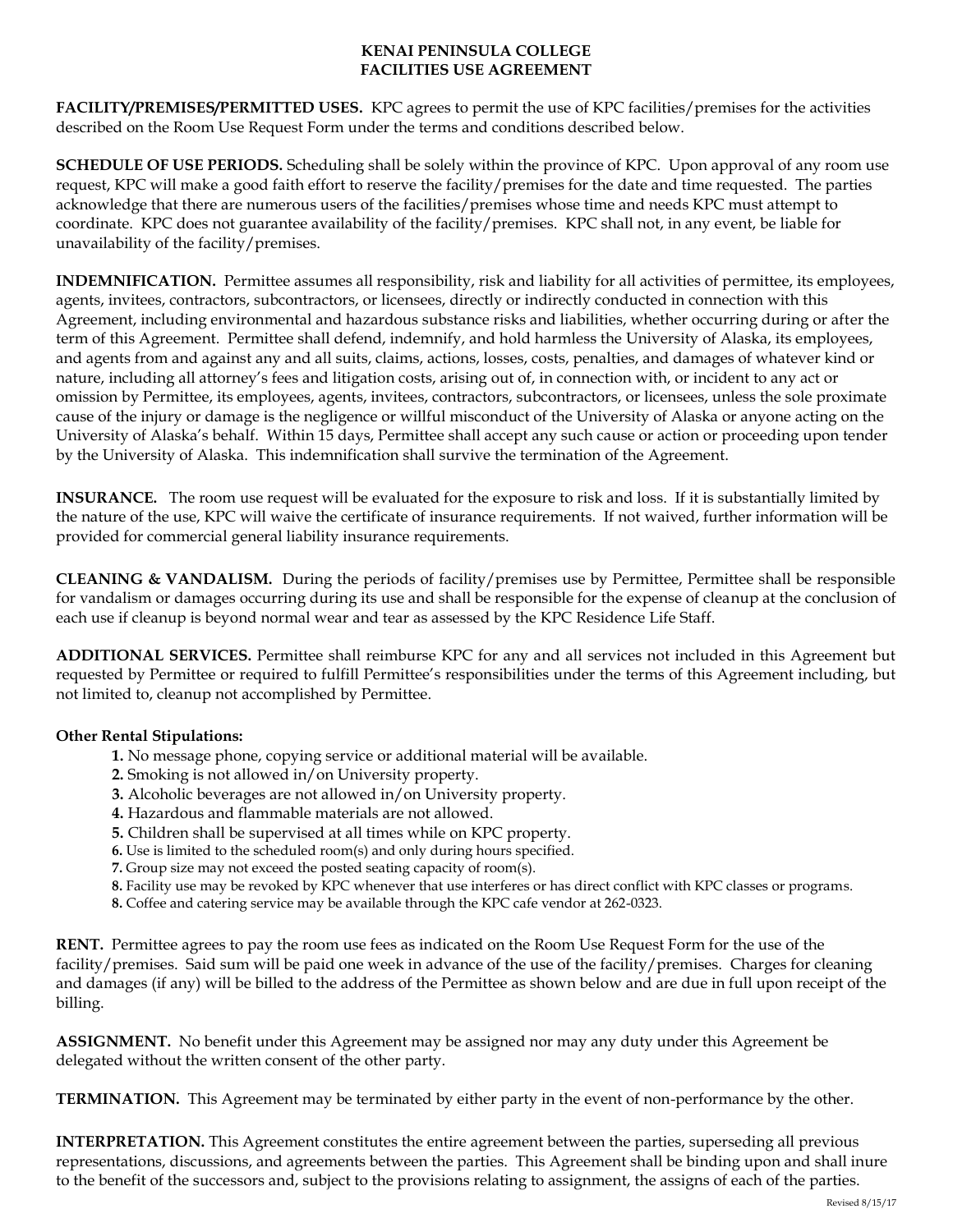**NOTICES.** Any notices concerning this Agreement and all notices required by this Agreement shall be given in writing and shall be personally delivered or mailed to the addresses designated by the parties below.

## **FOR PROGRAMS INVOLVING MINORS: (A minor is a person under the age of 18 years, unless the person is legally emancipated or legally married):**

A. Permittee shall defend, indemnify and hold harmless Kenai Peninsula College, the University of Alaska, its Board of Regents, officers and employees, from and against any and all claims, causes of action, losses liabilities, damage or judgments directly or indirectly related to any mental or physical injury or death arising out of its contact or its conduct or the contact or conduct of its directors, employees, subcontractors, agents or volunteers with minors including sexual abuse of minors as defined by Alaska statute.

B. Permittee shall purchase an insurance rider, endorsement, or secondary policy that names Kenai Peninsula College, University of Alaska as an additional insured and covers and protects the Kenai Peninsula College and the University of Alaska from claims and losses for the abuse defined in A. above and provide Kenai Peninsula College with a copy of that rider prior to the to the commencement of work under this contract. The College Director will have the authority to waive this requirement with written approval from the Chief Risk Officer and the UA General Counsel's Office.

B. Permittee shall present Kenai Peninsula College with certification prior to the commencement of work under this contract that all employees, directors, subcontractors, agents or volunteers that may have contact with minors shall:

- 1. Be trained and certified in the identification, prevention and reporting of the sexual abuse of minors;
- 2. Undergo a local, state, and nationwide criminal background check and national sex offender registry check;
- 3. Be prohibited from working under this contract involving minors if they:
	- i. Have been convicted of a crime of violence, neglect, or abuse against a minor,
	- ii. Are a registered sex offender,
	- iii. Have been convicted of an assault, reckless endangerment, neglect, or
	- iv. Have been convicted of possession of child pornography.
- 4. Adhere to the permittee's written policies related to the supervision of minors. At a minimum the permittees supervision procedures should include:
	- i. Minimum adult to minor ratios;
	- ii. How to supervise minors during overnight activities;
	- iii. A signed Code of Behavior;
	- iv. How to supervise minors during activities that are associated with water use, including, but not limited to, pools, showers, bathing areas, swimming, etc.;
	- v. How to supervise minors during transition times, including drop-off and pick-up.

 $\overline{\phantom{a}}$  , and the contribution of the contribution of the contribution of the contribution of the contribution of the contribution of the contribution of the contribution of the contribution of the contribution of the

 $\overline{\phantom{a}}$  , and the contribution of the contribution of the contribution of the contribution of the contribution of the contribution of the contribution of the contribution of the contribution of the contribution of the

vi. Mandatory reporting of incidents or allegations of sexual misconduct, (involving adults or minors) according to existing University procedures.

Failure to satisfy any part of this regulation may result, at the University's sole discretion, with immediate termination of this contract for cause, without regard to any other termination provision.

UA is an AA/EO employer and educational institution and prohibits illegal discrimination against any individual: www.alaska.edu/titleIXcompliance/nondiscrimination.

#### **Permittee Kenai Peninsula College**

Signature Date Signature Date